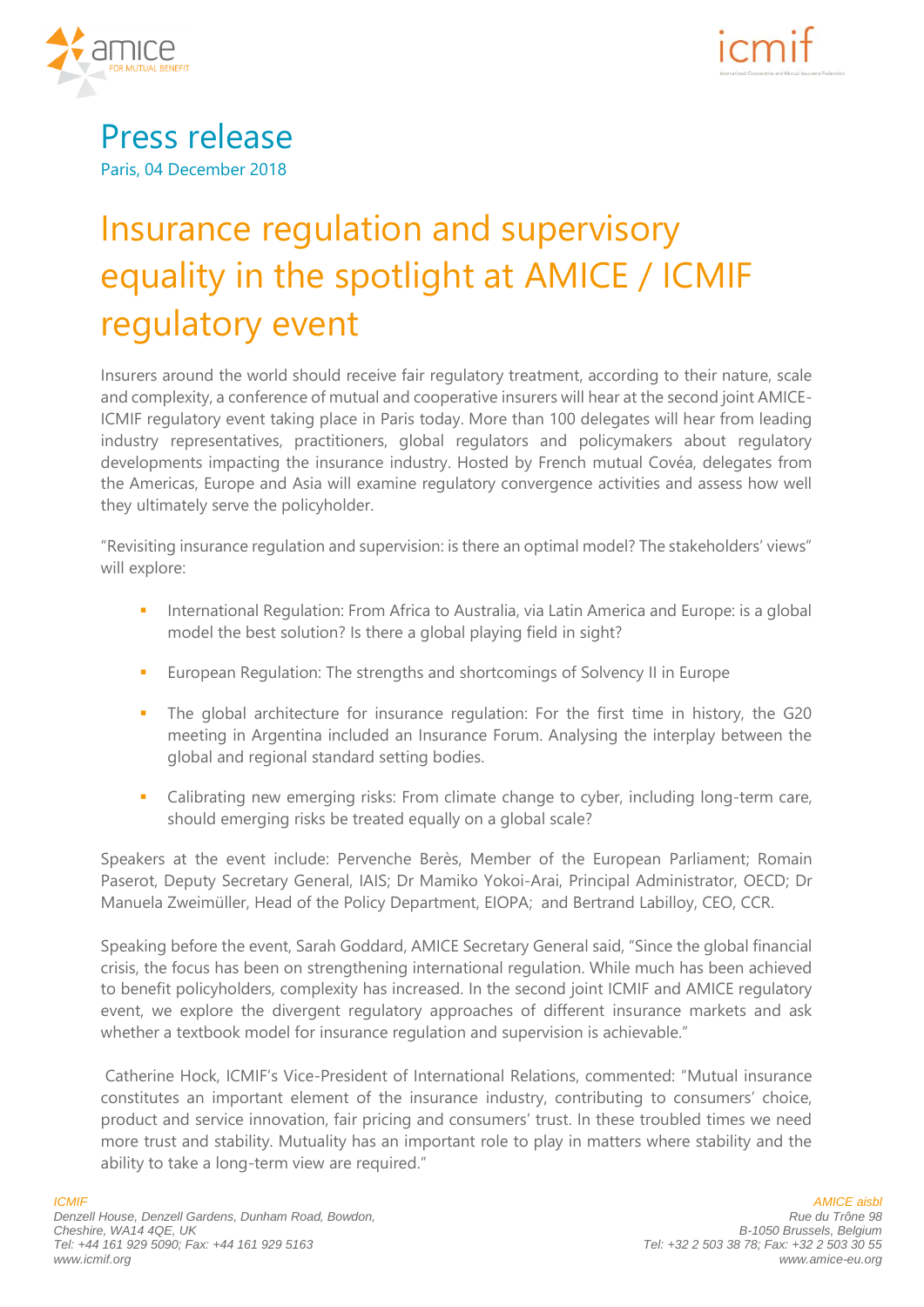



ICMIF CEO Shaun Tarbuck said, "This year saw Argentina hold the presidency of the G20 and, thanks to the growing recognition of insurance as a social protection mechanism to promote financial and economic stability and growth, a dedicated G20 Insurance Forum took place, for the first time ever.

"Here at ICMIF, we strongly believe in the role of insurance to face global challenges, and the G20 Insurance Forum in Argentina was a historic milestone for insurance supervision, legislation and the insurance industry. Discussions relating to sustainable development, barriers for long-term investment in infrastructure, technological innovation, and financial stability were all addressed and the voice of the insurance sector was clearly heard. The industry is a key stakeholder for addressing many challenges, not only through the development of innovative products to improve economic resilience, but also as a catalyst for resources towards common goals."

Together, AMICE and ICMIF represent 295 mutual and cooperative insurers in 74 countries. Members range from large market leaders to niche, affinity-based insurers – and most are small to medium sized.

Find details of the *Revisiting insurance regulation and supervision: Is there an optimal model? The stakeholders' views* event agenda and more information [here.](https://www.icmif.org/events/leaders-forums/joint-icmifamice-regulatory-affairs-conference)

\*\*\*

#### **For further information, please contact**

#### **AMICE**

Amanda Burton Director Green Shoots Communications T: +44 (0)20 7739 9010 M: +44 (0)7974 428 026 E: [amanda@greenshootscomms.com](mailto:amanda@greenshootscomms.com)

Sarah Goddard Secretary General AMICE T: +32 2 609 56 41 M: +353 87 131 9851 E: [secretariat@amice-eu.org](mailto:secretariat@amice-eu.org)

#### **ICMIF**

Liz Green Senior Vice-President, External Relations ICMIF T: +44 7793 264 220 E: [liz@icmif.org](mailto:liz@icmif.org)

Alison Grant Communications Manager ICMIF T: +44 161 952 5078 E: [alison@icmif.org](mailto:alison@icmif.org)

#### **About the global mutual and cooperative insurance sector**

- The mutual sector holds 26.8% of global insurance market share by premium
- **Premium income was 1.3 trillion USD in 2016**
- In 2016 the sector's assets were USD 8.3 trillion
- **Employment in the sector accounts for more than 1.13 million jobs**
- Over 990 million people are served as member/policyholders by mutual/cooperative insurers